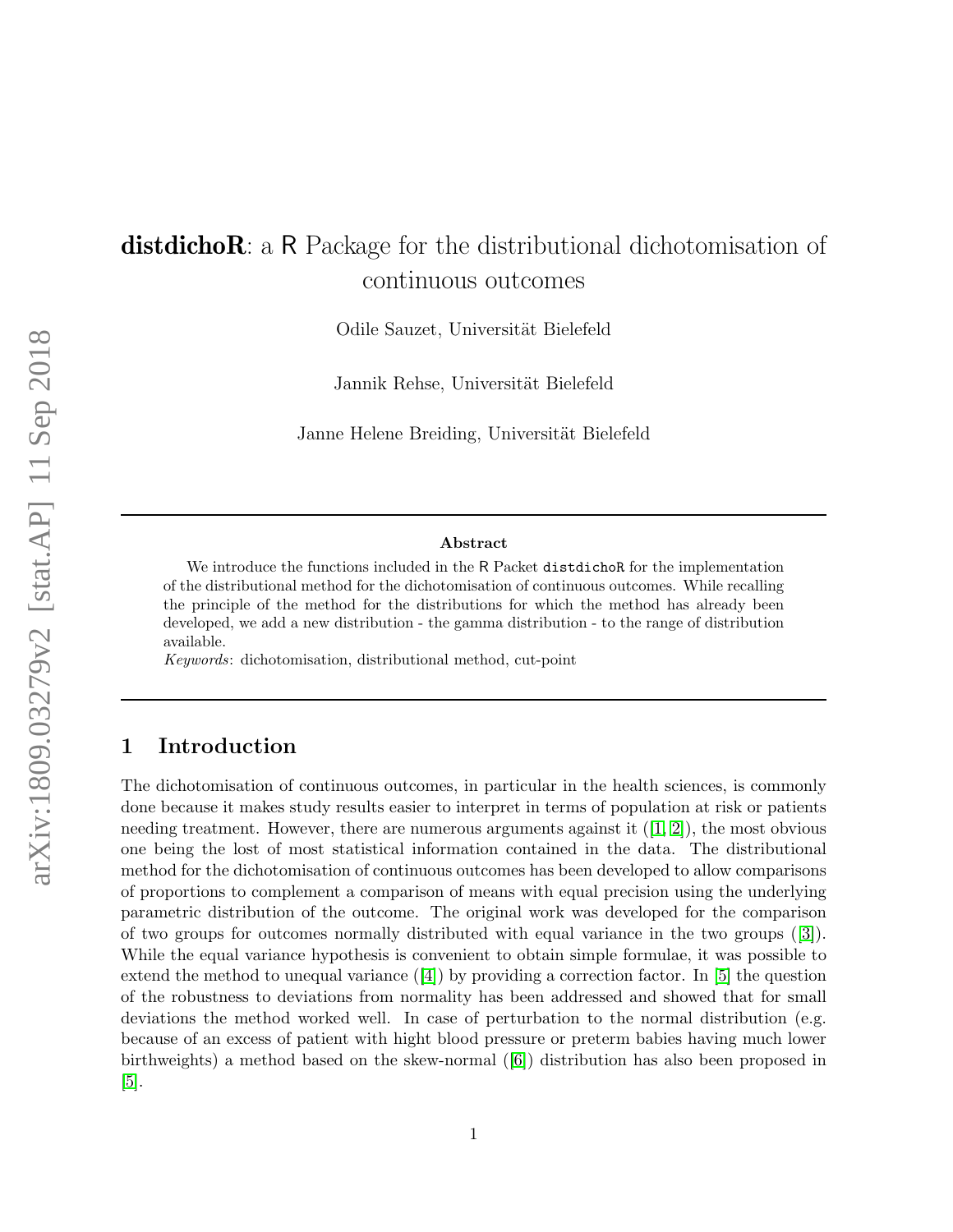Because most analysis performed to compare continuous outcomes between groups may involve potentially complex regression models and/or the number of exposed groups may exceed one, we adapted the distributional method to obtain adjusted comparisons of proportions to reflect the results of linear regression models([\[7\]](#page-19-6)).

Some years ago a module for the statical software Stata has been developed by [\[8\]](#page-19-7) but so far no package has been available for R users. The R Package distdichoR presented in this article has been developed to cover the application of the distributional methods which have been developed so far with the addition of an option for the derivation of gamma distributed outcomes which is presented below. In the following we use examples to illustrate the use of the various commands and options in the package. We first recall how the method works and then illustrate the various commands and options of the R Package distdichoR using examples.

# 2 Distributional estimates for the comparison of proportions

### <span id="page-1-0"></span>2.1 The normal method

In this section we review the basic principle of the distributional method as published in [\[3\]](#page-19-2) and [\[4\]](#page-19-3).

The distributional method is a large sample approximation method for the estimation of proportions and their standard errors assuming a normal distribution for the data. It is based on the delta method and uses estimates for the mean and variance from the data. We recall here the formulae obtained to compute estimates and standard errors for proportions, difference in proportions, risk ratios and odds ratios derived from the normal distribution.

Let  $\overline{X}_n$  be the sample mean of n independent identically normally distributed random variables  $X_i$ ,  $i = 1...n$ . Let  $x_0$  be a real number. The random variable  $p(X_n)$  for the proportion of the population with outcome value under the threshold (cutpoint)  $x_0$  is defined as

$$
p(\overline{X}_n) = \int_{-\infty}^{x_0} f_{N(\overline{X}_n, \sigma^2)}(t) dt
$$
 (1)

where  $f_{N(\mu,\sigma^2)}$  is the density function of the normal distribution with mean  $\mu$  and variance  $\sigma^2$ . Hence, it is a function of the sample mean with variance  $\sigma^2$ . According to the delta method  $p(\overline{X}_n)$  is asymptotically normally distributed with mean  $p(\overline{x}_n)$  (mean sample estimate) and standard deviation

$$
sd(p(\overline{X}_n)) = \frac{s}{\sqrt{n}} f_{N(\overline{x}_n, s^2)}(x_0)
$$

so the estimate for the proportion under the quantile  $x_o$  is estimated by  $\int_{-\infty}^{x_0} f_{N(\overline{x}_n,s^2)}(t)dt$ with standard error  $\frac{s}{\sqrt{n}} f_{N(\overline{x}_n,s^2)}(x_0)$  where  $\overline{x}_n$  is the sample estimate for the mean and s the sample estimate for the standard deviation assumed to be the known standard deviation in the population.

Therefore, for two groups, if the variance is assumed to be the same in both groups, we obtain estimates for the difference in proportion  $d$  as the difference between the estimated proportions with standard error using for the common standard deviation the pooled estimate from the data :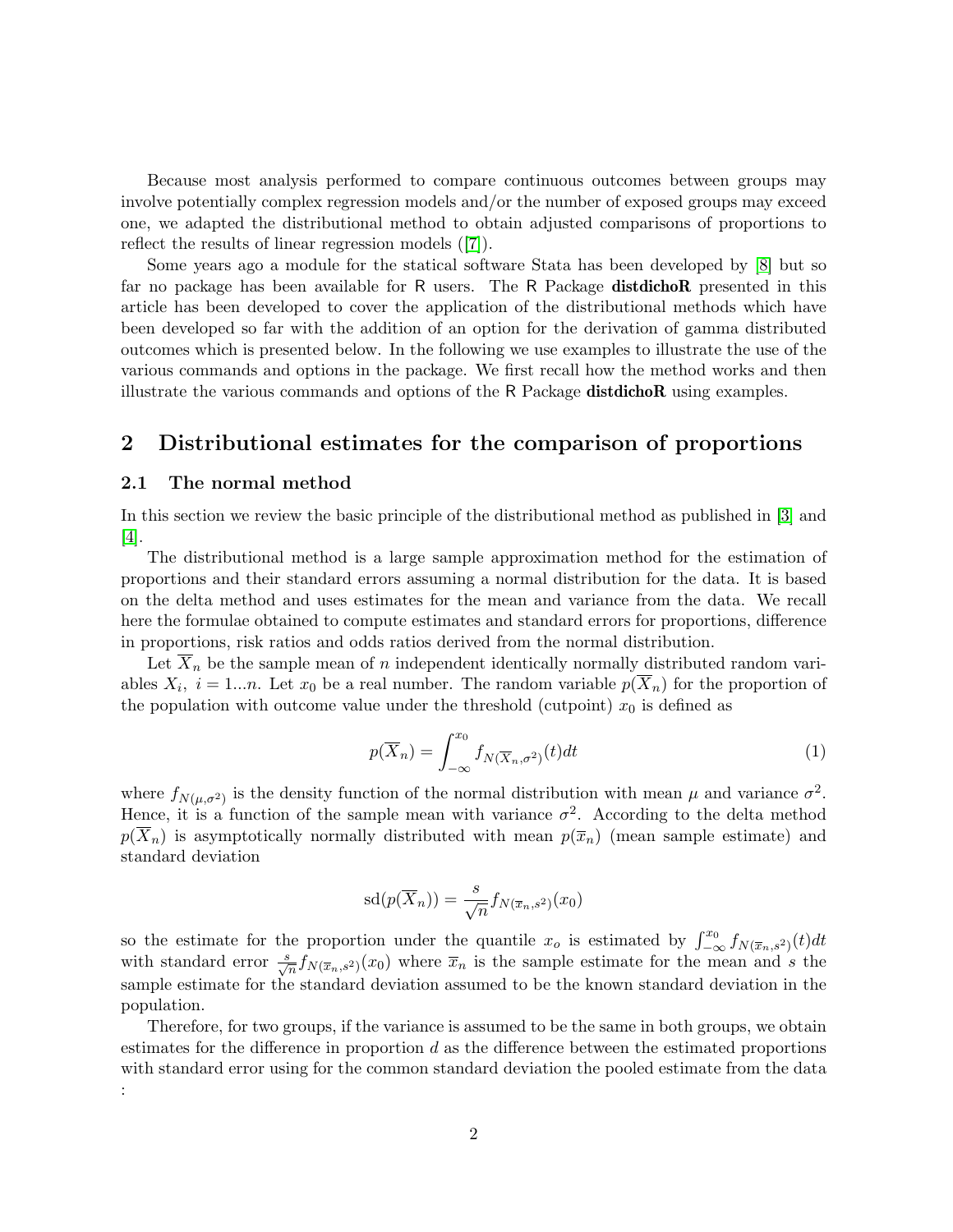$$
s_{pooled} = \sqrt{\frac{(n_t - 1)s_t^2 + (n_c - 1)s_c^2)}{(n_t + n_c - 2)}}
$$
(2)

$$
se(d) = \sqrt{\frac{s_{pooled}^2}{n_t} f_{N(\overline{x}_{t,n_t}, s_{pooled}^2)}^2(x_0) + \frac{s_{pooled}^2}{n_c} f_{N(\overline{x}_{c,n_c}, s_{pooled}^2)}^2(x_0)}.
$$
(3)

Estimates for the standard error for the log risk ratio  $log(rr)$  is obtained through the function  $h(\overline{X}_n) = \log(p(\overline{X}_n))$ . The standard error for the log risk ratio is

$$
se(log(rr)) = \sqrt{\frac{s_{pooled}^2 f_{N(\overline{x}_{t,n_t} s_{pooled}^2)}^2(x_o)}{n_t} + \frac{s_{pooled}^2 f_{N(\overline{x}_{c,n_c} s_{pooled}^2)}^2(x_o)}{n_c}}.
$$
(4)

Estimates for the standard error for the log odds ratio is obtained through the function  $g(\overline{X}_n)$  =  $\log(\frac{p(X_n)}{1-p(\overline{X}_n)})$ . The standard error for the log odds ratio is

$$
se(log(or)) = \sqrt{\frac{s_{pooled}^2}{n_t} \frac{f_{N(\overline{x}_{c, n_c}, s_{pooled}^2)}^2(x_o)}{p_c^2(1 - p_c)^2} + \frac{s_{pooled}^2}{n_c} \frac{f_{N(\overline{x}_{t, n}, s_{pooled}^2)}^2(x_o)}{p_t^2(1 - p_t)^2}}.
$$
(5)

If the hypothesis of equal variance cannot hold, then either providing a known ratio of variance between the two groups or adding a correction factor to the standard error, which otherwise would be underestimated when the variances are not assumed known, is possible. Moreover, this correction factor can also be used to correct the standard errors for large effects (see [\[4\]](#page-19-3)) as the variability due to using the observed pooled standard deviation need to be accounted for in the standard error.

### 2.2 For disturbed normal data: using the skew-normal distribution

For outcomes which are disturbed in their normality, the skew-normal distribution  $|6|$  can be used. This distribution is a generalisation of the normal distribution which works by adding a third parameter  $\alpha$  defining the skewness (  $\alpha = 0$  gives the normal distribution). We briefly recall how the formula for the standard errors are obtained([\[5\]](#page-19-4)).

Let  $X_n$  be the sample mean of n independent identically skew-normal distributed random variables  $X_i$ ,  $i = 1...n$  with mean  $\mu$ , variance  $\sigma^2$  and skewness parameter  $\alpha$ . Let  $x_0$  be a threshold of interest. The random variable  $p(\overline{X}_n)$  for the proportion of the population with outcome value under the threshold  $x_0$  is defined as

$$
p(\overline{X}_n) = \int_{-\infty}^{x_0} 2 \frac{e^{\frac{-1}{2w^2}(t - (\overline{X}_n + \alpha'))^2}}{\sqrt{2\pi w^2}} \left( \int_{-\infty}^{\alpha(t - (\overline{X}_n + \alpha'))/w} \frac{e^{\frac{-1}{2}r^2}}{\sqrt{2\pi}} dr \right) dt \tag{6}
$$

where  $\alpha' = \mu - w\mu_z$  and  $w^2 = \frac{\sigma^2}{1 - \mu_z^2}$  with  $\mu_z^2 = \frac{2}{\pi}$  $\overline{\pi}$  $\frac{\alpha^2}{1+\alpha^2}$  (see [\[6\]](#page-19-5)).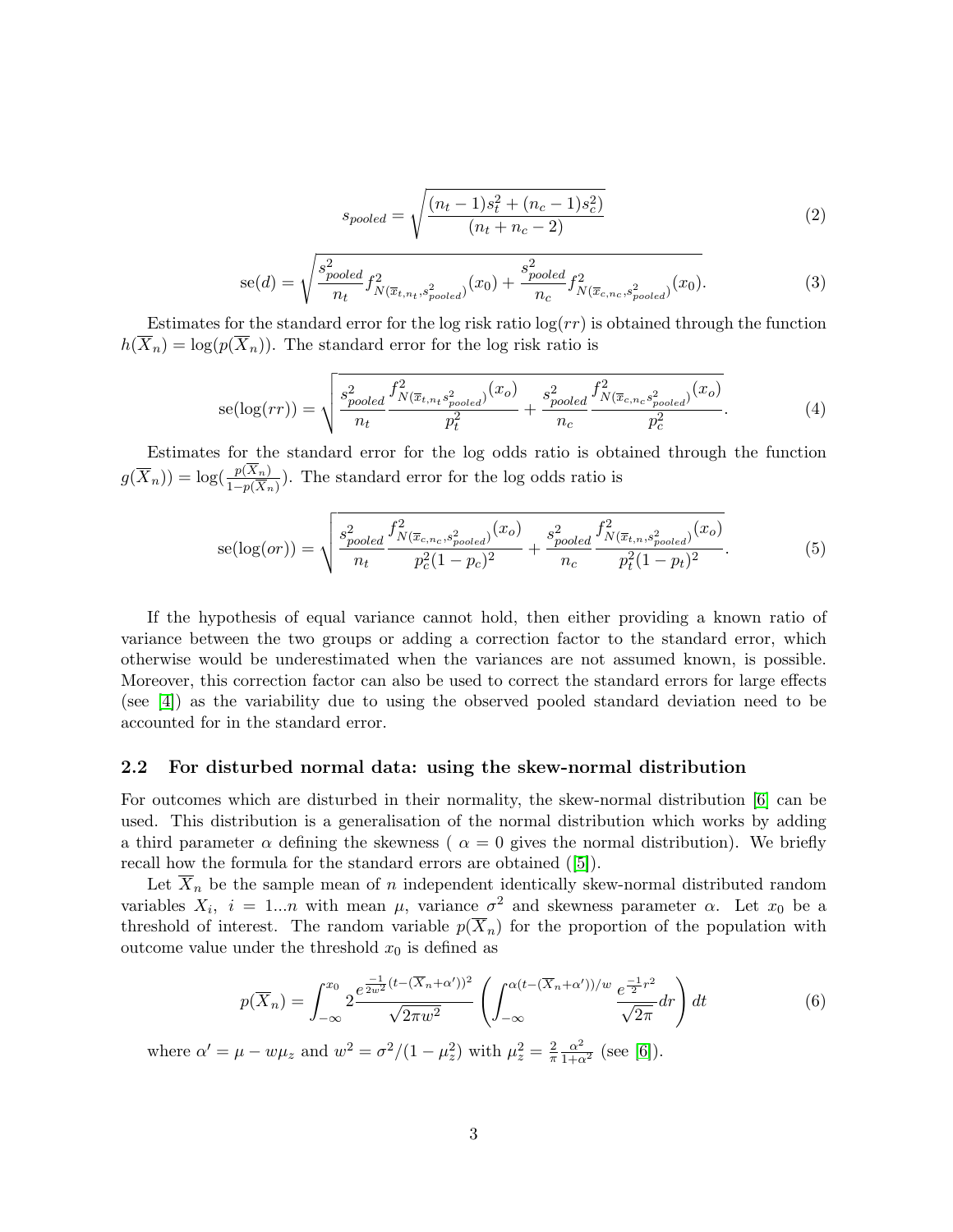From the delta method we obtain that  $p(\overline{X}_n)$  is approximately normally distributed with standard deviation

$$
\frac{w^2}{\sqrt{n}} (1 - \mu_z^2) p'(\mu)^2.
$$

After the derivation of  $p'(\mu)$  the formula for the standard error for the difference in proportions d, log risk ration  $log(rr)$  and log odds ration  $log(ar)$  obtained are the following:

$$
se(d)^{2} = \frac{w_{1}^{2}}{\sqrt{n_{1}}} \left(1 - \mu_{z}^{2}\right) \left(\frac{2e^{\frac{-1}{2w_{1}^{2}}(x_{0} - (\mu_{1} + \alpha_{1}'))^{2}}}{\sqrt{2\pi w_{1}^{2}}}\Phi(\alpha \frac{x_{0} - (\mu_{1} - \alpha_{1}')}{w_{1}})\right)^{2} + \frac{w_{2}^{2}}{\sqrt{n_{2}}} \left(1 - \mu_{z}^{2}\right) \left(\frac{2e^{\frac{-1}{2w_{2}^{2}}(x_{0} - (\mu_{2} + \alpha_{2}'))^{2}}}{\sqrt{2\pi w_{2}^{2}}}\Phi(\alpha \frac{x_{0} - (\mu_{2} - \alpha_{2}')}{w_{2}})\right)^{2} + se(log(rr))^{2} = \frac{1}{p_{1}^{2}} \frac{w_{1}^{2}}{\sqrt{n_{1}}} \left(1 - \mu_{z}^{2}\right) \left(\frac{2e^{\frac{-1}{2w_{1}^{2}}(x_{0} - (\mu_{1} + \alpha_{1}'))^{2}}}{\sqrt{2\pi w_{1}^{2}}}\Phi(\alpha \frac{x_{0} - (\mu_{1} - \alpha_{1}')}{w_{1}})\right)^{2} + \frac{1}{p_{2}^{2}} \frac{w_{2}^{2}}{\sqrt{n_{2}}} \left(1 - \mu_{z}^{2}\right) \left(\frac{2e^{\frac{-1}{2w_{2}^{2}}(x_{0} - (\mu_{2} + \alpha_{2}'))^{2}}}{\sqrt{2\pi w_{2}^{2}}}\Phi(\alpha \frac{x_{0} - (\mu_{2} - \alpha_{2}')}{w_{2}})\right)^{2}
$$

$$
se(log (or))^2 = \frac{1}{(p_1(1-p_1))^2} \frac{w_1^2}{\sqrt{n_1}} (1 - \mu_z^2) \left( \frac{2e^{\frac{-1}{2w_1^2}(x_0 - (\mu_1 + \alpha_1'))^2}}{\sqrt{2\pi w_1^2}} \Phi(\alpha \frac{x_0 - (\mu_1 - \alpha_1')}{w_1}) \right)^2 + \frac{1}{(p_2(1-p_2))^2} \frac{w_2^2}{\sqrt{n_2}} (1 - \mu_z^2) \left( \frac{2e^{\frac{-1}{2w_2^2}(x_0 - (\mu_2 + \alpha_2'))^2}}{\sqrt{2\pi w_2^2}} \Phi(\alpha \frac{x_0 - (\mu_2 - \alpha_2')}{w_2}) \right)^2.
$$

### 2.3 Using the gamma distribution

The R package distdichoR also has an option for the dichotomisation of gamma distributed outcomes for which we provide the derivation for the standard error following the same principle as above. Here we assume that the shape parameter  $\alpha$  is known. We want to estimate difference (or ratio) of the proportion of the population below (or above) a given cut-point  $x_0$ . For this we need to derive a formula for the standard error of a proportion assuming a gamma distribution using the delta method as for the normal case.

If  $X_1, \ldots, X_n$  are n gamma distributed independent variables with shape parameter  $\alpha$  and scale parameter  $\beta$ , then the distribution mean  $\mu$  is

$$
\mu=\frac{\alpha}{\bar{\beta}}
$$

such that the random variable  $p(\bar{X}_n)$  is given by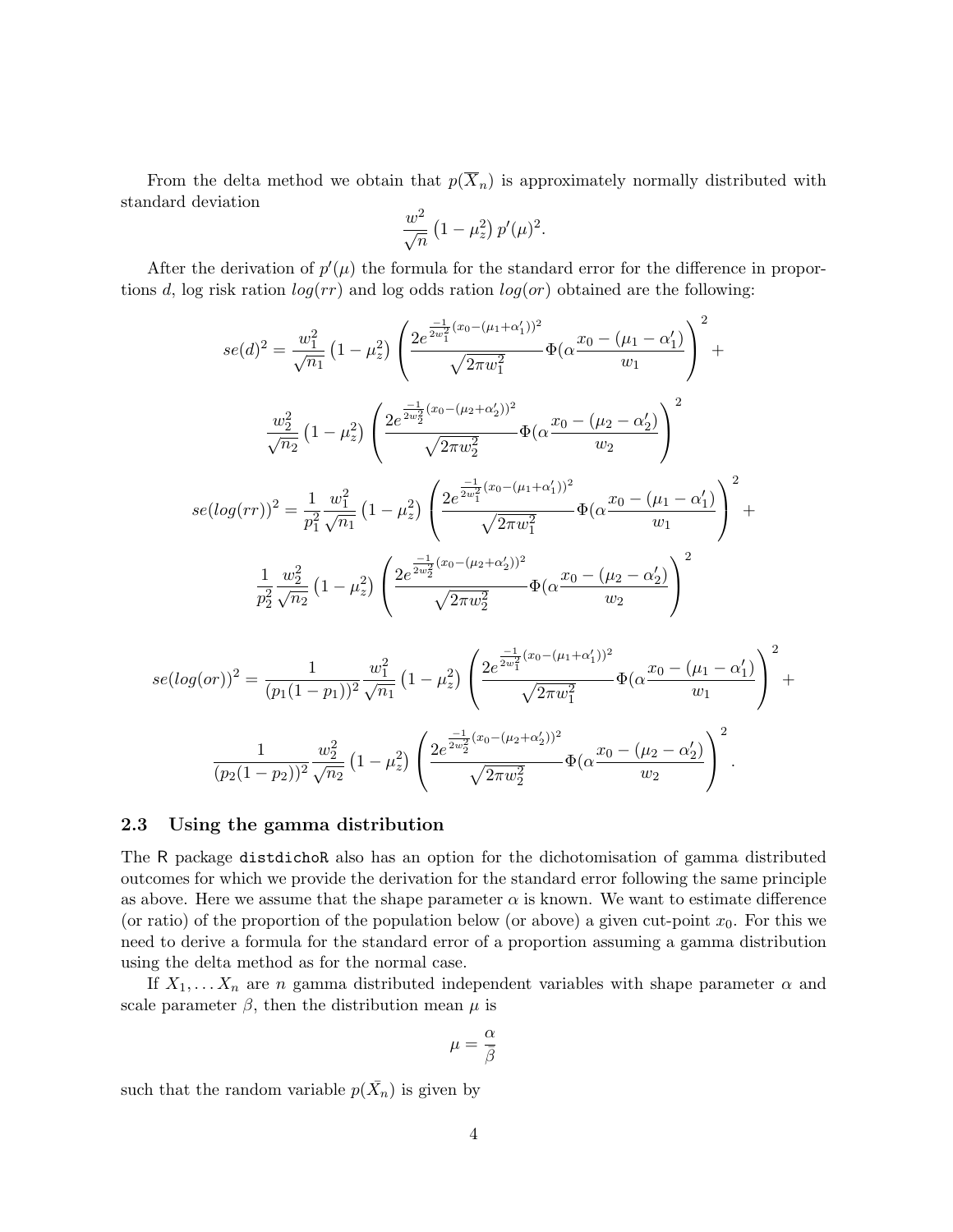$$
p(\bar{X}_n) = \frac{1}{\Gamma(\alpha)} \int_0^{x_0} \left(\frac{\alpha}{\bar{X}_n}\right)^{\alpha} x^{\alpha-1} e^{-\frac{\alpha x}{\bar{X}_n}} dx.
$$

The variance of  $p(\bar{X}_n)$  is obtained by differentiating  $p(\bar{X}_n)$  with respect to  $\bar{X}_n$ 

$$
p'(\bar{X}_n) = \frac{1}{\Gamma(\alpha)} \int_0^{x_0} x^{\alpha-1} \frac{d\left[\left(\frac{\alpha}{X_n}\right)^{\alpha} e^{-\frac{\alpha x}{X_n}}\right]}{d\bar{X}_n} dx.
$$

An integration by part using

$$
A(\bar{X}_n) = \frac{d\left[\left(\frac{\alpha}{\bar{X}_n}\right)^{\alpha} e^{-\frac{\alpha x}{\bar{X}_n}}\right]}{d\bar{X}_n}, \quad B(\bar{X}_n) = \left(\frac{\alpha}{\bar{X}_n}\right)^{\alpha} \text{ and } C(\bar{X}_n) = e^{-\frac{\alpha x}{\bar{X}_n}}
$$

provides

$$
A(\bar{X}_n) = B(\bar{X}_n)C'(\bar{X}_n) + B'(\bar{X}_n)C(\bar{X}_n) = \left(\frac{\alpha}{\bar{X}_n}\right)^{\alpha} \left(\frac{\alpha x}{\bar{X}_n^2}\right) e^{-\frac{\alpha x}{\bar{X}_n}} - \left(\frac{\alpha^{\alpha+1}}{\bar{X}_n^{\alpha+1}}\right) e^{-\frac{\alpha x}{\bar{X}_n}}
$$

$$
= \left(\frac{\alpha^{\alpha+1} x}{\bar{X}_n^{\alpha+2}}\right) e^{-\frac{\alpha x}{\bar{X}_n}} - \left(\frac{\alpha^{\alpha+1}}{\bar{X}_n^{\alpha+1}}\right) e^{-\frac{\alpha x}{\bar{X}_n}}
$$

such that the derivative of  $p(\bar{X}_n)$  is

$$
p'(\bar{X}_n) = \frac{1}{\Gamma(\alpha)} \int_0^{x_0} x^{\alpha - 1} \left[ \left( \frac{\alpha^{\alpha + 1} x}{\bar{X}_n^{\alpha + 2}} \right) e^{-\frac{\alpha x}{\bar{X}_n}} - \left( \frac{\alpha^{\alpha + 1}}{\bar{X}_n^{\alpha + 1}} \right) e^{-\frac{\alpha x}{\bar{X}_n}} \right] dx
$$
  
=  $\frac{1}{\Gamma(\alpha)} \int_0^{x_0} x^{\alpha - 1} \left( \frac{\alpha^{\alpha + 1} x}{\bar{X}_n^{\alpha + 2}} \right) e^{-\frac{\alpha x}{\bar{X}_n}} dx - \frac{1}{\Gamma(\alpha)} \int_0^{x_0} x^{\alpha - 1} \left( \frac{\alpha^{\alpha + 1}}{\bar{X}_n^{\alpha + 1}} \right) e^{-\frac{\alpha x}{\bar{X}_n}} dx$ 

such that

$$
p'(\bar{X}_n) = -\frac{1}{\Gamma(\alpha)} \frac{\alpha^{\alpha}}{\bar{X}_n^{\alpha+1}} x_0^{\alpha} e^{-\frac{\alpha x_0}{\bar{X}_n}} + \frac{\alpha}{\bar{X}_n} p(\bar{X}_n) - \frac{\alpha}{\bar{X}_n} p(\bar{X}_n) = -\frac{1}{\Gamma(\alpha)} \frac{\alpha^{\alpha}}{\bar{X}_n^{\alpha+1}} x_0^{\alpha} e^{-\frac{\alpha x_0}{\bar{X}_n}}.
$$

Which give for the variance of  $p(\bar{X}_n)$ :

$$
\sigma^2 p'(\bar{X}_n)^2/n = \frac{\bar{X}_n^2}{\alpha} \left( \frac{1}{\Gamma(\alpha)} \frac{\alpha^{\alpha}}{\bar{X}_n^{\alpha+1}} x_0^{\alpha} e^{-\frac{\alpha x_0}{\bar{X}_n}} \right)^2 / n = \frac{1}{n\alpha} \left( \frac{1}{\Gamma(\alpha)} \frac{\alpha^{\alpha}}{\bar{X}_n^{\alpha}} x_0^{\alpha} e^{-\frac{\alpha x_0}{\bar{X}_n}} \right)^2.
$$

This method has been checked to provide reliable results for difference in proportions using simulation (data not shown).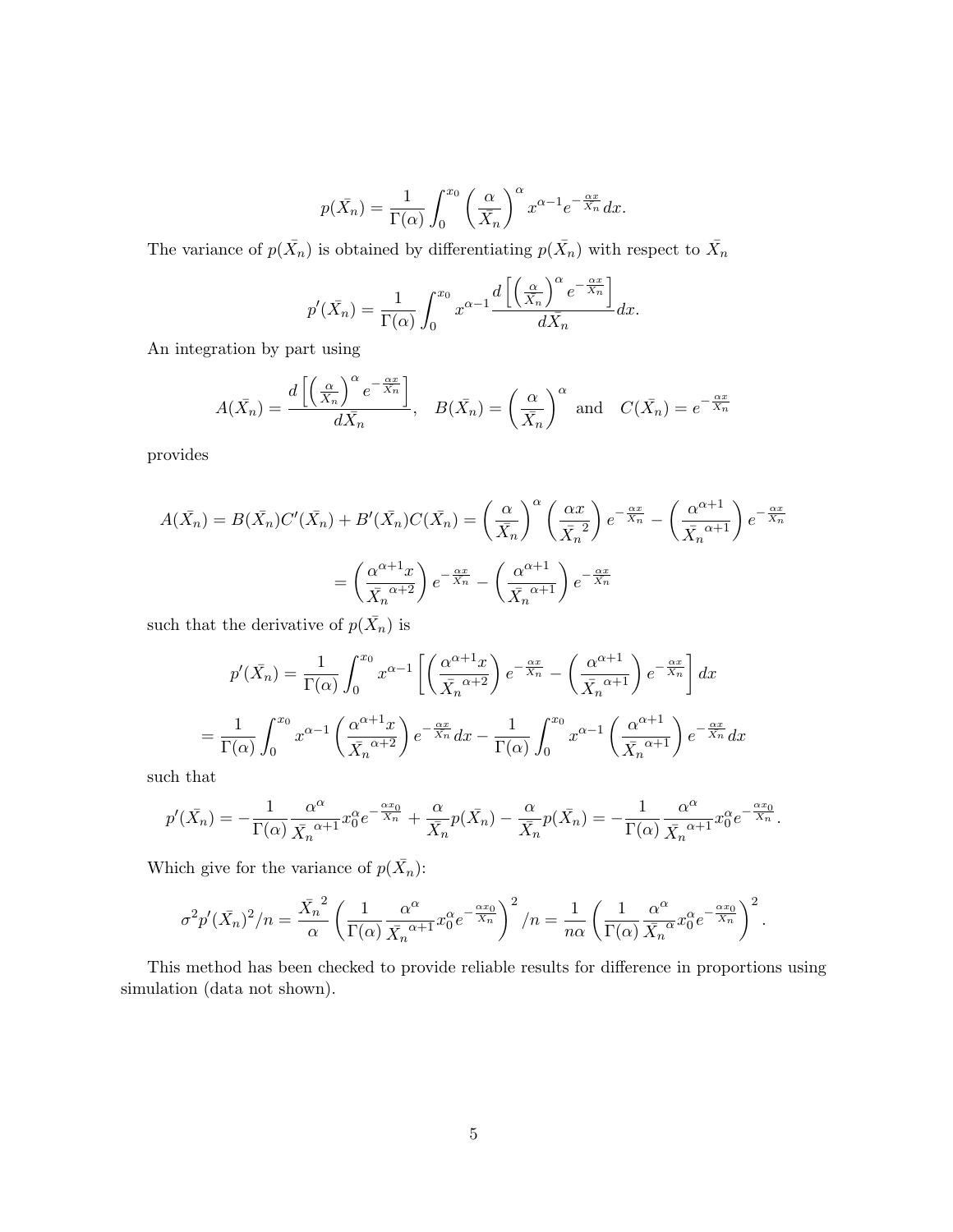#### 2.4 Adjusted comparisons

Distributional estimates can also be obtained to describe an adjusted difference in means, i.e. following a linear regression model. A regression model of the form

$$
Y_i = \beta_0 + \beta_{r_i} + \beta X_i + \epsilon_i
$$

where Y is a random variable and  $\epsilon_i$  is the error term for observation i following a normal distribution with a mean of 0 and variance  $\sigma_e^2$ , is the starting point. An exposure is defined by a categorical variable R with  $k + 1$  levels, e.g. not smoking during pregnancy, smoking regularly, smoking occasionally. We recall how the distributional method can be used in the context of a regression model (see also [?]).

Then, using the marginal means  $E(Y|R = r)$  for the  $k + 1$  levels of exposures, we obtain  $k+1$  adjusted distributional probabilities for each level of the exposure  $r = 0, 1, \ldots, k$ , such that in the normal case

$$
p_r = P(Y < a | R = r) = P(\epsilon + E(Y | R = r) < a) = \Phi\left(\frac{a - E(Y | R = r)}{\sigma_e}\right)
$$

for a linear regression.

The method can be generalised to mixed models, for example to a simple random intercept model with two levels

$$
Y_i = \beta_0 + \beta_{r_i} + \beta X_i + \mu_i + \epsilon_i
$$

where  $\beta$  is a vector of fixed effects and  $\mu_i$  a random element with mean zero and a variance  $\sigma_r^2$  and the error term  $\epsilon_i$  with variance  $\sigma_e^2$ . Then:

$$
p_r = P(Y < a | R = r) = P(\mu + \epsilon + E(Y | R = r) < a) = \Phi\left(\frac{a - E(Y | R = r)}{\sqrt{\sigma_e^2 + \sigma_r^2}}\right).
$$

The standard errors are obtained as seen in section [2.1.](#page-1-0)

# 3 The normal case in details: the distdicho command

Because the distributional method is a complement to a comparison of means, the distdicho and its accompaning distdichoi commands first return the results of a t-test followed by a table containing the relevant information for each group and the distributional estimates for difference in proportions, risk ratio and odds ratio, their standard error and a 95% confidence interval. The 95% confidence interval is based on the assumption of a normal distribution of the estimate. The distdichoi command works without any individual data by requiring sample sizes means and standard deviations only.

The distdicho command can be used under the assumption that the outcome is normally distributed and allow for a range of assumptions regarding the variance and large effects.

In the sequel the various options will be discussed through worked examples.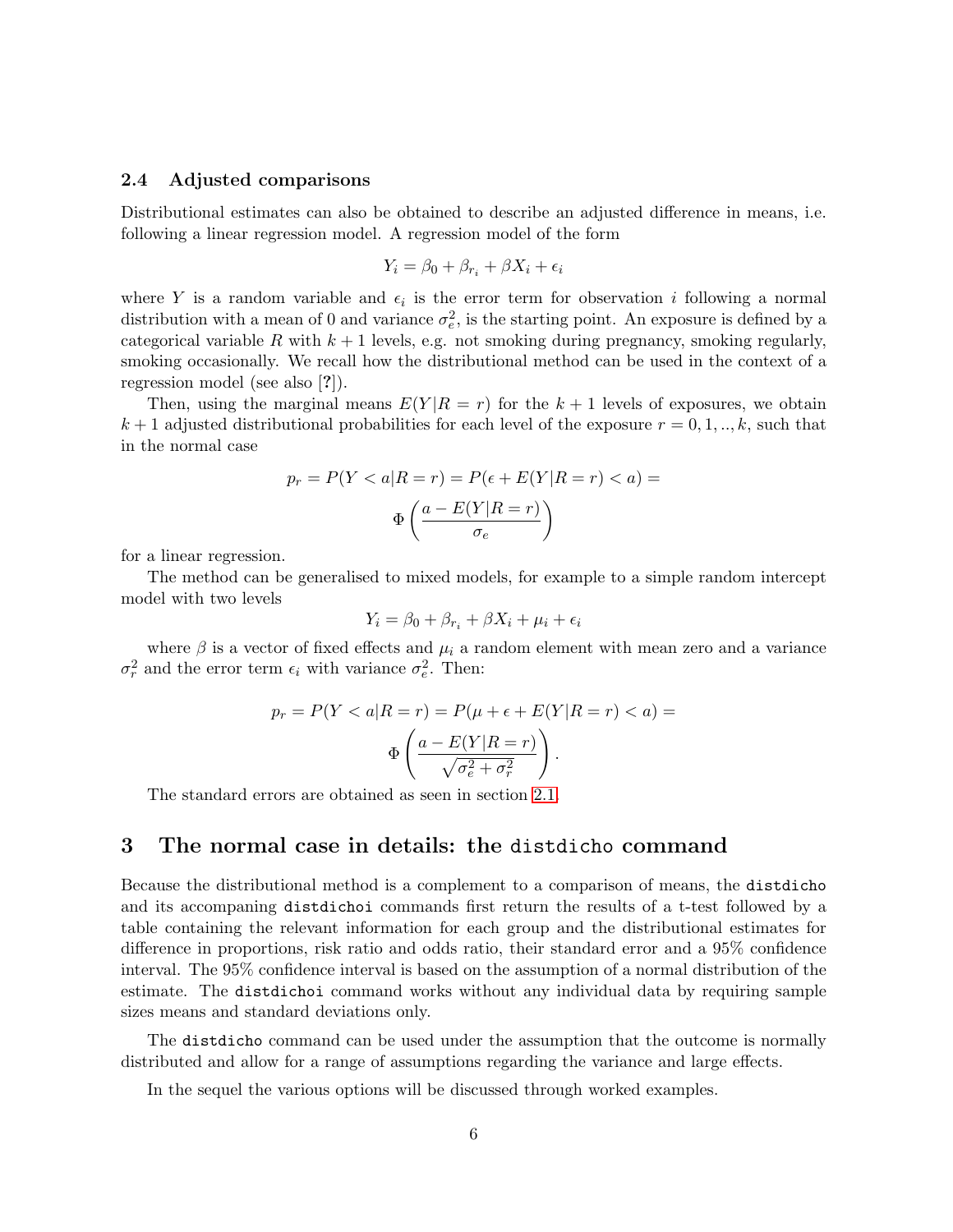# 3.1 Examples

We use data from the St George's Birthweight Study([\[9\]](#page-19-8)) containing the outcome variables birthweight (BW), body-mass index (BMI) and gestational age (GA) for which a dichotomisation is common. We divived four example datasets bwsmoke, bmi, bmi2, and bwsmokecompl. The options of the command distdicho are reviewed below for various group comparisons including the smoking status during pregnancy yes  $(1)/no(0)$ , parity primipari  $(0)/m$ ultipari  $(1)$  (first or subsequent pregnancies), employed (1)/unemployed (2).

## 3.1.1 Example 1

This first dataset contains the birthweight of 1458 term live births (gestational age (gest) greater orequal to 37 weeks). Live term birth are known to be normally distributed  $([10])$  $([10])$  $([10])$ , but we can check that it is the case here by plotting the outcomes in the two groups of smoking and non smoking mothers (see Fig. [1\)](#page-6-0). Low-birthweight babies are defined as those with a birthweight below $2500g$  ([\[11\]](#page-19-10)).



<span id="page-6-0"></span>Figure 1: Histogram of birth weights by smokers (1) and non-smokers (0)

We see no evidence of unequal variance between smokers and non-smokers, therefore we can apply the simplest form of the distributional method using the cut-point 2500g to obtain the comparison of proportion of babies with low birthweight.

```
library(distdichoR)
distdicho(birthwt \tilde{\ } smoke, cp = 2500, data = bwsmoke, exposed = 'smoker')
## ======================================================
## === t-Test ===
## ======================================================
##
## Two Sample t-test
##
```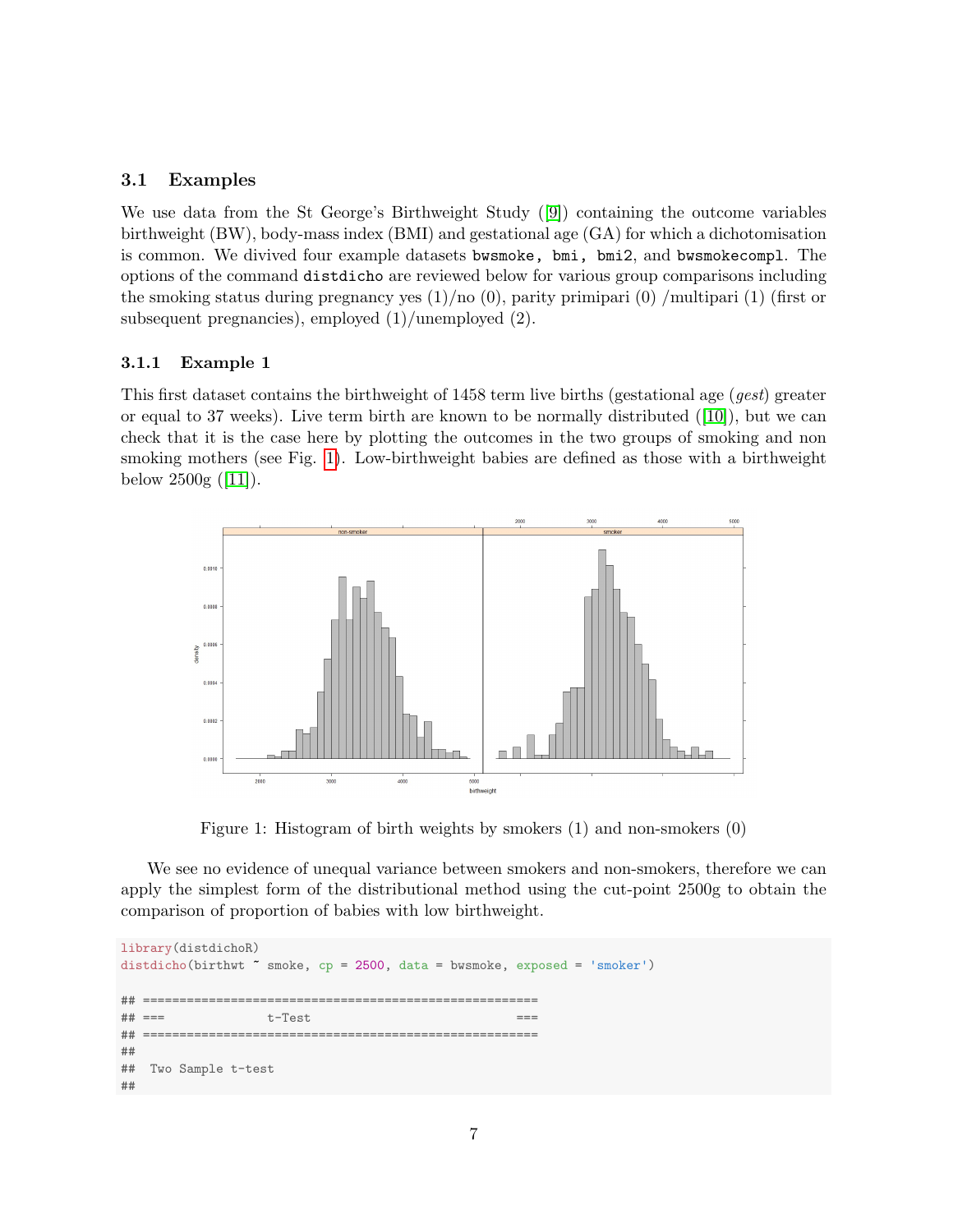```
## data: x and y
## t = -7.6418, df = 1456, p-value = 3.864e-14
## alternative hypothesis: true difference in means is not equal to 0
## 95 percent confidence interval:
## -233.4477 -138.0791
## sample estimates:
## mean of x mean of y
## 3266.965 3452.728
##
## ======================================================
## === Distributional method ===
## ======================================================
## Distributional estimates for the comparison of proportions below the cut-point 2500
## Standard error computed under the hypothesis that the ratio of variances is equal to 1
##
## Group Obs Mean Std.Dev Dist.prop.
## smoker 483 3266.965 437.7330 0.03958289
## non-smoker 975 3452.728 436.4585 0.01460092
##
## ------------------------------------------------------
## Stat Estimate Std.Err CI.lower CI.upper
## Diff. prop 0.02498197 0.004064361 0.01701597 0.03294797
## Risk ratio 2.71098543 0.349646388 2.11190092 3.48001270
## Odds ratio 2.78150245 0.369993261 2.15034801 3.59790874
##
## ------------------------------------------------------
## * 95 percent confidence interval
## * confidence interval calculated using distributional standard error
##
## ------------------------------------------------------
```
In this dataset, mothers who smoke have on average babies weighting 186 g less than mothers who do not smoke during pregnancy. This difference, assuming the normality of the outcome, corresponds to a difference in proportions of low birthweight babies of almost 2.5 percentage points (difference in proportions: 0.025) between smoking and non-smoking mothers. The confidence interval for this difference, [0.017, 0.033], reflects the precision of the difference in means.

### 3.1.2 Example 2

A transformation may enable the use of distdicho in the case of a skewed outcome. Inverse BMI is reasonably normally distributed therefore we can use the distributional method to compare the proportion of obese mothers (BMI≥30) at the beginning of pregnancy between primi and multipari mothers. The proportion of interest is in the upper tail of the distribution of BMIs but it is in the lower tail of the inverse BMI because inverse is a decreasing function on positive values. The transformed cut-point is equal to  $1/30 \simeq 0.033$ .

```
library(distdichoR)
distdicho(inv_bmi ~ parity , cp = 0.033, data = bmi, exposed = 'primi')
## ======================================================
\# \# === t-Test
```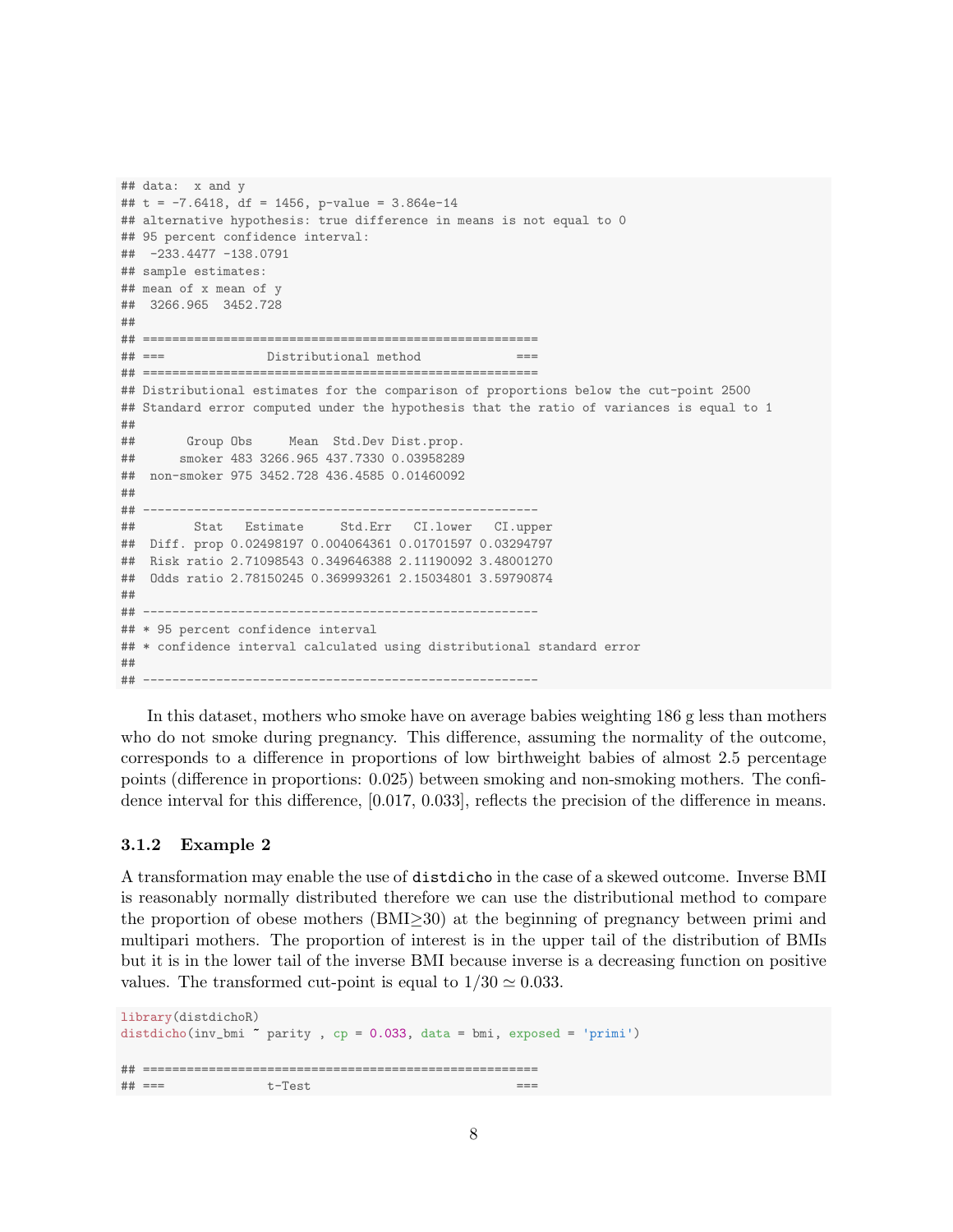```
##
## Two Sample t-test
##
## data: x and y
## t = 5.0304, df = 1779, p-value = 5.387e-07
## alternative hypothesis: true difference in means is not equal to 0
## 95 percent confidence interval:
## 0.0008804219 0.0020056651
## sample estimates:
## mean of x mean of y
## 0.04439543 0.04295239
##
## ======================================================
## === Distributional method ===
## ======================================================
## Distributional estimates for the comparison of proportions below the cut-point 0.033
## Standard error computed under the hypothesis that the ratio of variances is equal to 1
##
## Group Obs Mean Std.Dev Dist.prop.
## primi 891 0.04439543 0.005884324 0.02987782
## multi 890 0.04295239 0.006217391 0.05006816
##
## ------------------------------------------------------
## Stat Estimate Std.Err CI.lower CI.upper
## Diff. prop -0.02019034 0.004139886 -0.02830437 -0.01207631
## Risk ratio 0.59674290 0.061808630 0.48788597 0.72988794
## Odds ratio 0.58432339 0.063031215 0.47382541 0.72058994
##
## ------------------------------------------------------
## * 95 percent confidence interval
## * confidence interval calculated using distributional standard error
##
## ------------------------------------------------------
```
## ======================================================

We obtain that the difference in proportions of obesity among multipari mothers (nonexposed) is 2 percentage points higher than among primipari mothers (exposed). We also can see that the risk of obesity is 1.68 times higher among multipari mothers than among primipari, and the odds of obesity are 1.71 times higher. It is to be noted that an usual drawback of using transformation is that the results are difficult to interpret in the original scale, but the comparison of proportions can be interpreted equally, no matter what scale is used for the analysis.

### 3.1.3 Example 3

We now compare the proportion of obese mothers between those who are employed and those who are not. However, the standard deviations cannot be assumed to be equal in both groups (see [\[4\]](#page-19-3)).

If we fail to have any theoretical base to provide a known variance ratio, we use a correction factor with the option R=0. An equivalent alternative would be to use the option uneq.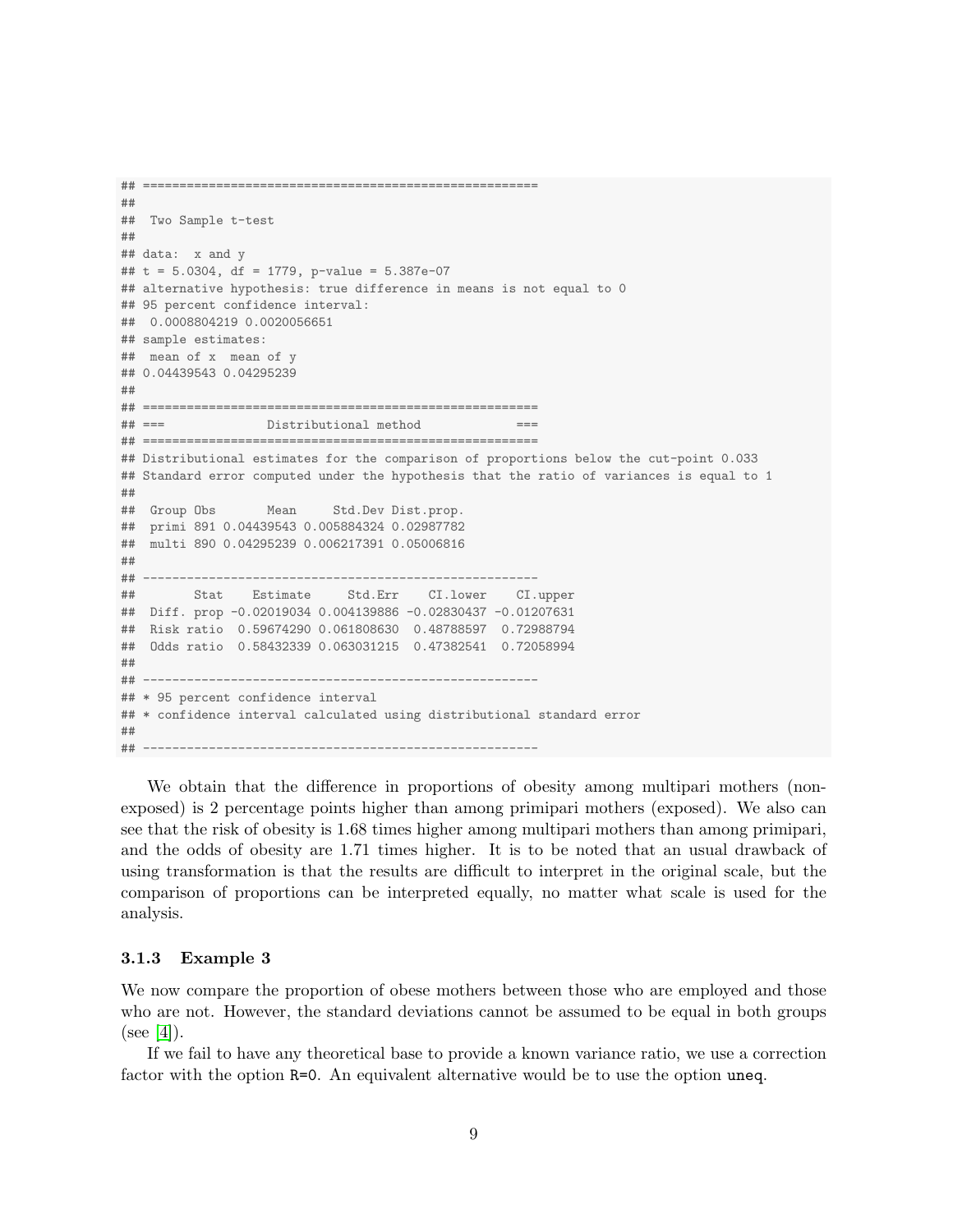```
library(distdichoR)
distdicho(inv_bmi ~ employ, cp = 0.033, R = 0, data = bmi2, exposed = 'employed')
## ======================================================
## === t-Test ===
## ======================================================
##
## Welch Two Sample t-test
##
## data: x and y
## t = 1.5199, df = 1417.4, p-value = 0.1288
## alternative hypothesis: true difference in means is not equal to 0
## 95 percent confidence interval:
## -0.0001371404 0.0010807694
## sample estimates:
## mean of x mean of y
## 0.04385758 0.04338577
##
## ======================================================
## === Distributional method ===
## ======================================================
## Distributional estimates for the comparison of proportions below the cut-point 0.033
## Standard error computed with correction for unknown variance ratio
##
## Group Obs Mean Std.Dev Dist.prop.
## employed 851 0.04385758 0.005646543 0.02724804
## unemployed 709 0.04338577 0.006462314 0.05401313
##
## ------------------------------------------------------
## Stat Estimate Std.Err CI.lower CI.upper
## Diff. prop -0.02676509 0.006878875 -0.04024744 -0.01328275
## Risk ratio 0.50447062 0.097880039 0.34837479 0.73050811
## Odds ratio 0.49059020 0.097648188 0.33573088 0.71687999
##
## ------------------------------------------------------
## * 95 percent confidence interval
## * confidence interval calculated using distributional standard error
##
## ------------------------------------------------------
```
The distributional difference in proportions of obesity among unemployed mothers is 2.7 percentage points higher than among employed mothers. It also shows that the risk of obesity (RR) is almost twice as high among unemployed versus employed mothers.

#### 3.1.4 Example 4

If we have reasons to assume that the ratio of variance unemployed/employed is 1.3, then the comparison of proportions are obtained without correction using this time R=1.3.

```
library(distdichoR)
distdicho(inv_bmi ~ employ, cp = 0.033, R = 1.3, data = bmi2, exposed = 'employed')
```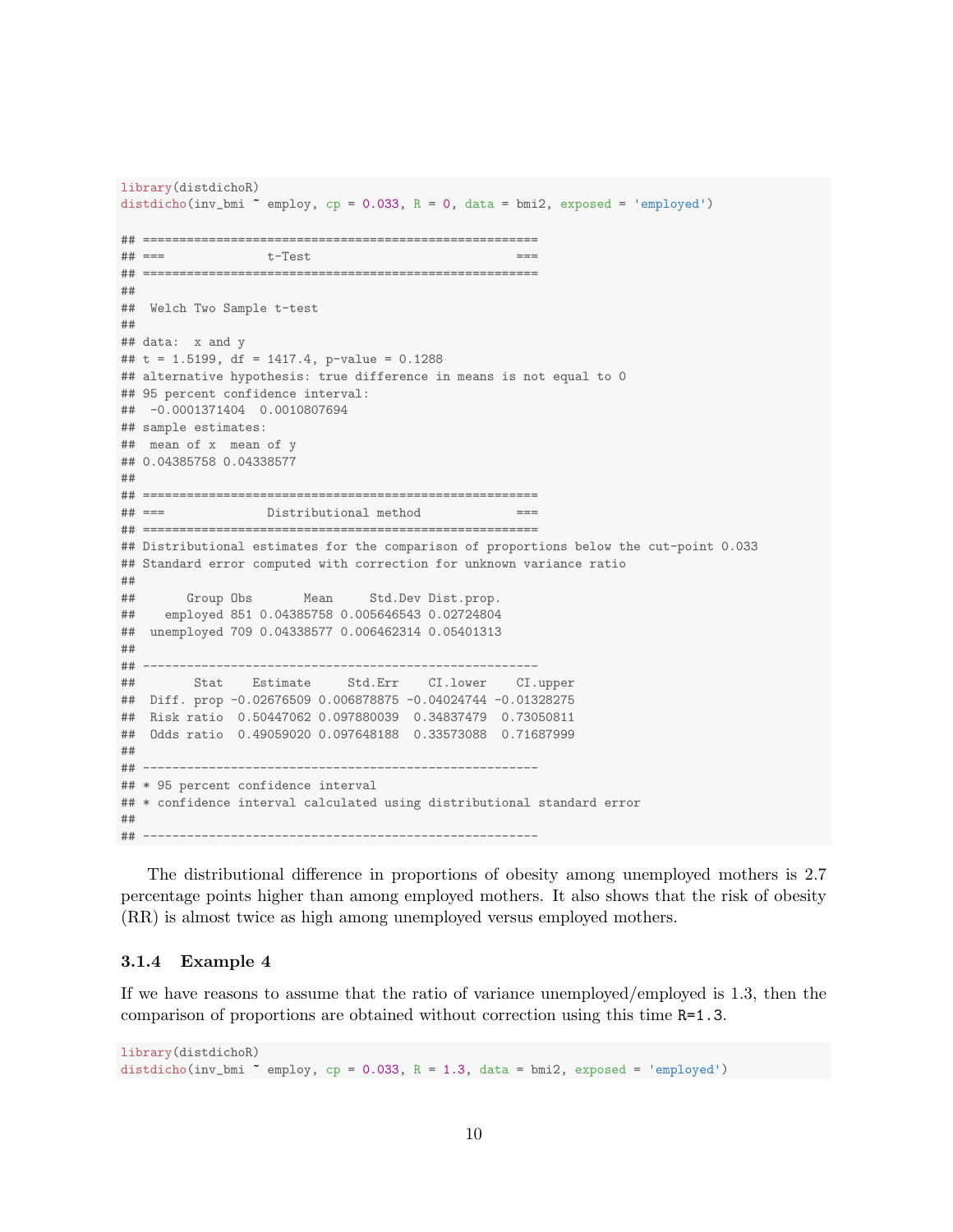```
## ======================================================
## === t-Test ===
## ======================================================
##
## Welch Two Sample t-test
##
## data: x and y
## t = 1.5199, df = 1417.4, p-value = 0.1288
## alternative hypothesis: true difference in means is not equal to 0
## 95 percent confidence interval:
## -0.0001371404 0.0010807694
## sample estimates:
## mean of x mean of y
## 0.04385758 0.04338577
##
## ======================================================
## === Distributional method ===
## ======================================================
## Distributional estimates for the comparison of proportions below the cut-point 0.033
## Standard error computed under the hypothesis that the ratio of variances is equal to 1.3
##
## Group Obs Mean Std.Dev Dist.prop.
## employed 851 0.04385758 0.005646543 0.04705998
## unemployed 709 0.04338577 0.006462314 0.03394227
##
## ------------------------------------------------------
## Stat Estimate Std.Err CI.lower CI.upper
## Diff. prop 0.01311771 0.004399089 0.004495652 0.02173976
## Risk ratio 1.38647115 0.153726591 1.117850858 1.71964107
## Odds ratio 1.40555663 0.162387884 1.123227227 1.75885111
##
## ------------------------------------------------------
## * 95 percent confidence interval
## * confidence interval calculated using distributional standard error
##
## ------------------------------------------------------
```
Here we used the observed ratio of variances as the known ratio. Therefore, the estimates obtained in Examples 3 and 4 are the same. However, by assuming that we not know the "true" ratio, we allowed for more uncertainty, thus the standard errors in Example 3 are larger than in Example 4.

# 4 A choice of distribution: the distdichogen command

The distdichogen command has the same syntax as the distdicho command but allows a wider range of distribution for the outcome: normal, skew normal or gamma. Each work under the assumption that the shape of the distribution is the same in both groups and that the parameter for the shape is known.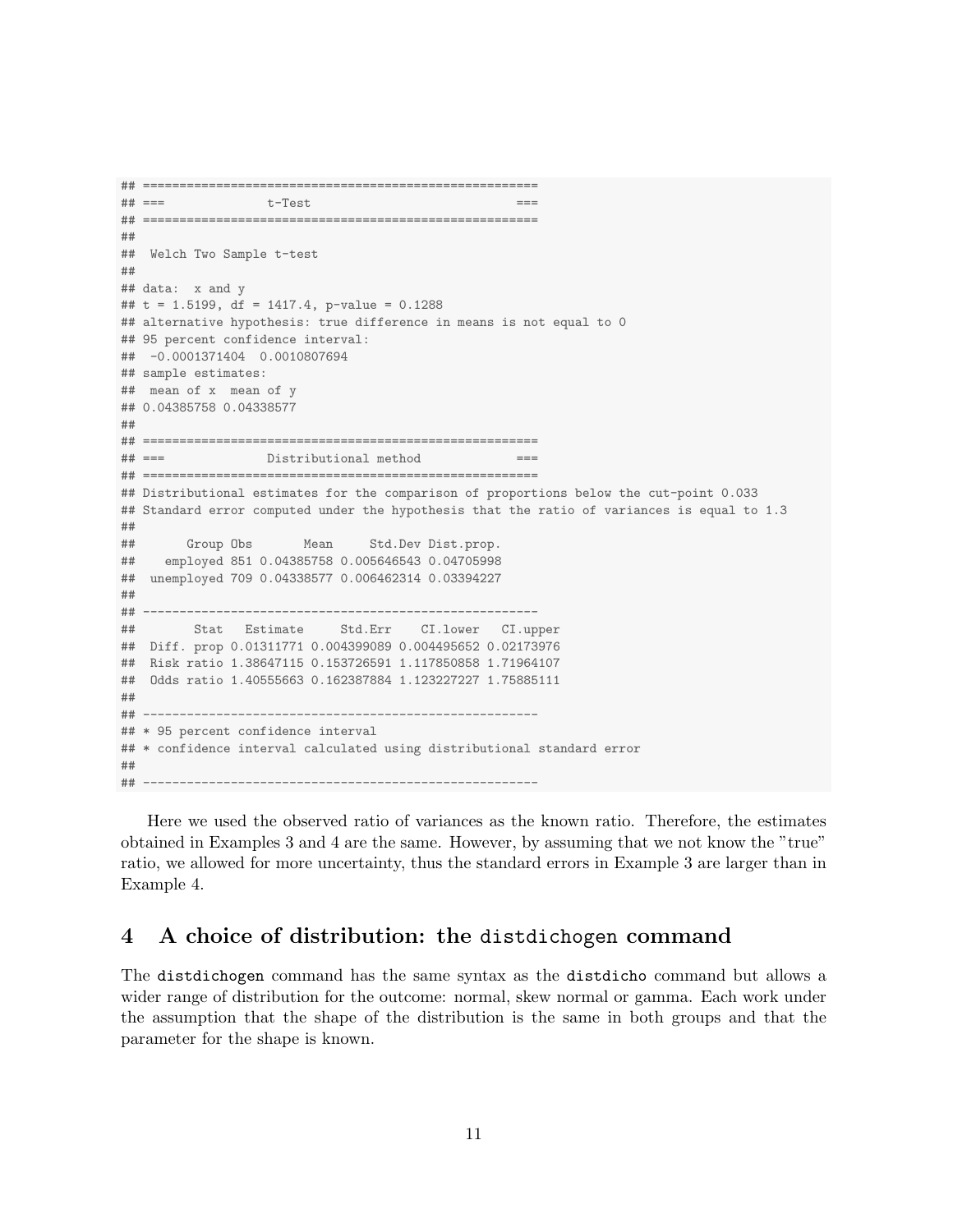### 4.1 Examples

### 4.1.1 Example 5

In this example we show that assuming a normal distribution or a skew-normal distribution lead to similar results when the data is approximatively normally distributed. We reproduce Example 1 with babies birthweights using the command distdichogen with dist=sk normal instead of distdicho.

```
library(distdichoR)
distdichogen(birthwt " smoke, cp = 2500, data = bwsmoke, exposed = 'smoker',
            dist = 'sk_normal')
## ======================================================
## === t-Test ===
## ======================================================
##
## Two Sample t-test
##
## data: x and y
## t = -7.6418, df = 1456, p-value = 3.864e-14
## alternative hypothesis: true difference in means is not equal to 0
## 95 percent confidence interval:
## -233.4477 -138.0791
## sample estimates:
## mean of x mean of y
## 3266.965 3452.728
##
## ======================================================
## === Distributional method ===
## ======================================================
## Distributional estimates for the comparison of proportions below the cut-point 2500
## Standard error computed under the hypothesis that the ratio of variances is equal to 1
##
## Alpha: 0.8668926
##<br>##
       Group Obs Mean Std.Dev Dist.prop.
## smoker 483 3266.965 437.7330 0.03656510
## non-smoker 975 3452.728 436.4585 0.01249528
##
## ------------------------------------------------------
## Stat Estimate Std.Err CI.lower CI.upper
## Diff. prop 0.02406982 0.004142819 0.01595005 0.0321896
## Risk ratio 2.92631339 0.487284177 2.12513449 4.0295380
## Odds ratio 2.99942247 0.511518697 2.16213025 4.1609589
##
## ------------------------------------------------------
## * 95 percent confidence interval
## * confidence interval calculated using distributional standard error
##
## ------------------------------------------------------
```
The estimated skew parameter  $\alpha$  is not exactly one but the estimates as well as their standard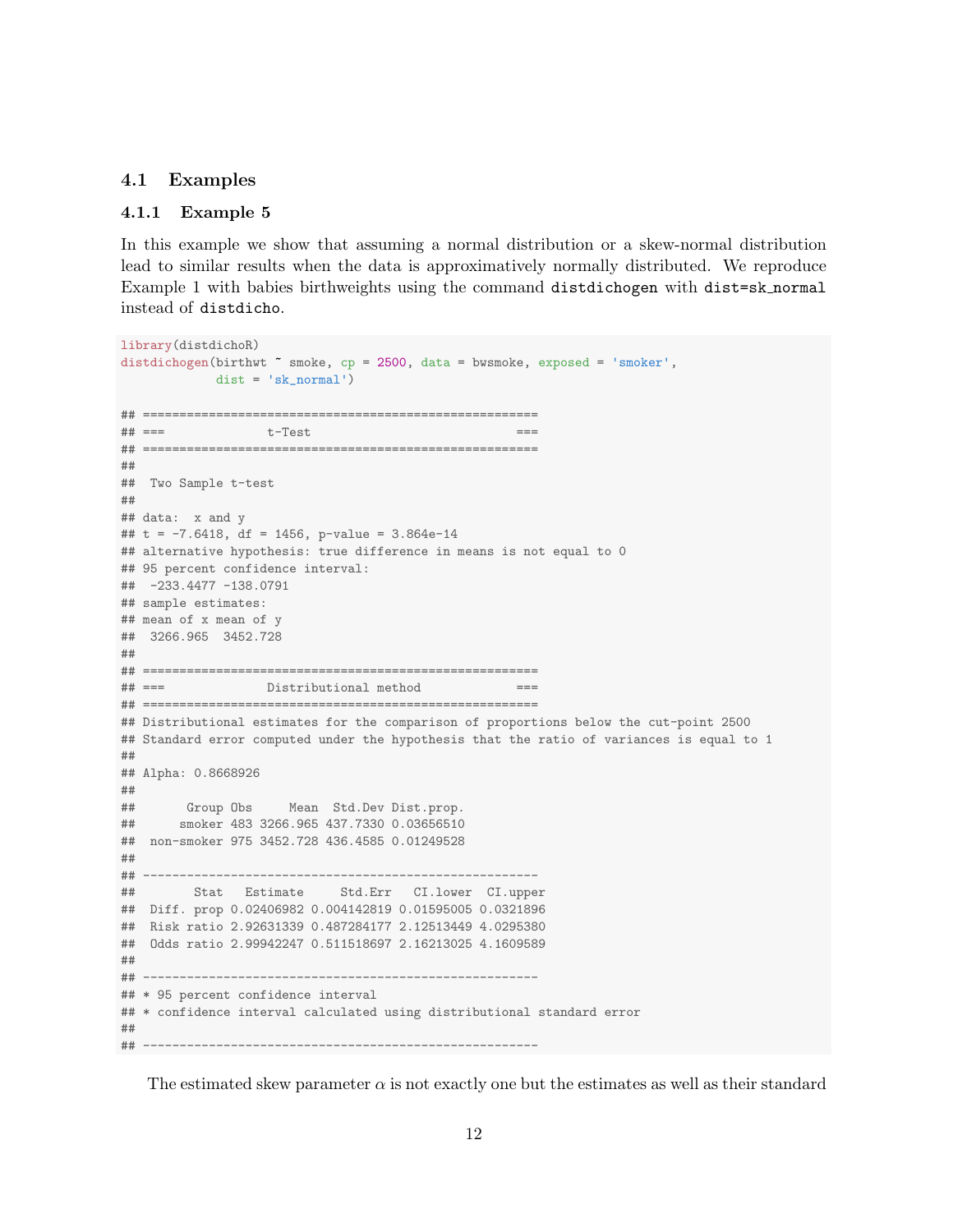errors for the difference in proportion are almost unchanged in comparison with Example 1. The distributional method has been shown to be robust to small variations to normality [\[5\]](#page-19-4) which explain the results observed here. However, because the estimated proportions for each group vary between Example 1 and Example 5, the RR and OR also vary between these two examples.

### 4.1.2 Example 6

In Example 2 we used a transformation to obtain a normally distributed outcome. We use the same data to compare the skew-normal approach to the transformation approach. Note that now the proportions of interest (obesity) is in the upper tail of the distribution.

```
library(distdichoR)
distdichogen(bmi ~ group_par, cp = 30, data = bmi, exposed = '1', tail = 'upper',
           dist = 'sk_normal')
## ======================================================
\# \# == = t-Test## ======================================================
##
## Two Sample t-test
##
## data: x and y
## t = 4.9986, df = 1779, p-value = 6.341e-07
## alternative hypothesis: true difference in means is not equal to 0
## 95 percent confidence interval:
## 0.5345447 1.2248856
## sample estimates:
## mean of x mean of y
## 23.84148 22.96176
##
## ======================================================
## === Distributional method ===
## ======================================================
## Distributional estimates for the comparison of proportions above the cut-point 30
## Standard error computed under the hypothesis that the ratio of variances is equal to 1
##
## Alpha: 4.119313
##
## Group Obs Mean Std.Dev Dist.prop.
## 1 890 23.84148 4.012678 0.06835550
## 0 891 22.96176 3.388547 0.04858033
##
## ------------------------------------------------------
## Stat Estimate Std.Err CI.lower CI.upper
## Diff. prop 0.01977517 0.004015664 0.01190461 0.02764573
## Risk ratio 1.40706129 0.096539107 1.23059774 1.60882913
## Odds ratio 1.43692770 0.104711089 1.24638216 1.65660364
##
## ------------------------------------------------------
## * 95 percent confidence interval
## * confidence interval calculated using distributional standard error
##
## ------------------------------------------------------
```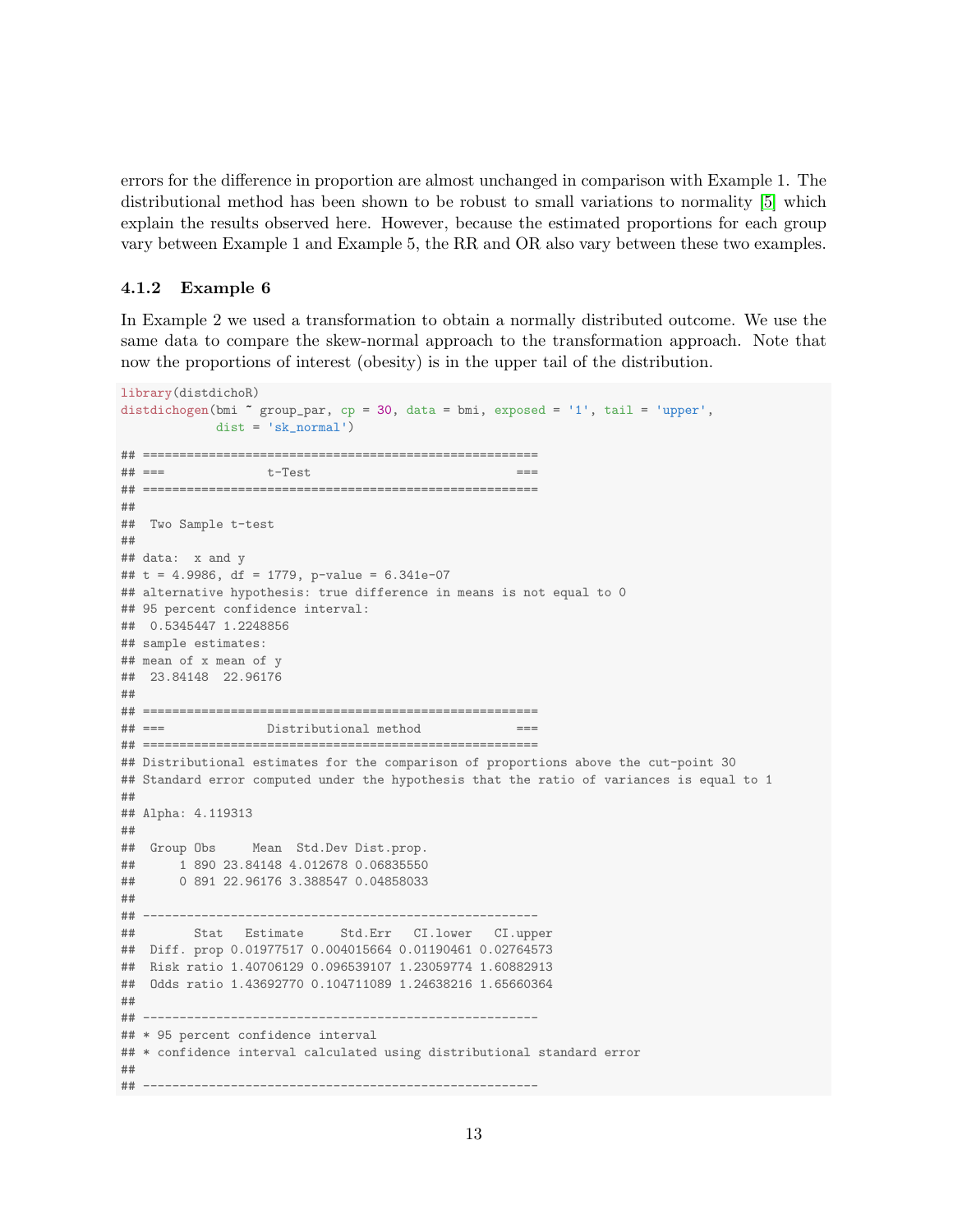The estimates and standard errors obtained here and in Example 2 are very close because the transformation used in example 2 was quite successful in providing an approximatively normal distribution. We still have, for example, a difference of about 2 percentage points in proportions of obesity between multipari and primipari mothers.

#### 4.1.3 Example 7

The Apgar score [\[12\]](#page-19-11) aim is to make a quick decision about the needs of a newborn for medical help. It takes values between 0 and 10 so that a baby with an Apgar score 0 needs urgent medical attention and with values of 7 or above the baby is normal. The transformed Apgar score 10-Apgar, which is 10 minus the Apgar score, can be seen to be approximatively gamma distributed (but the score is discrete). We use the distdichogen command with option gamma to check if there is a difference in proportion of babies with Apgar score below 7 (or on the transformed scale: above 3) between smoking and non-smoking mothers.



Figure 2: Histogram of the transformed Apgar score by smokers (1) and non-smokers (0)

```
library(distdichoR)
distdichogen(apgar_10 ~ smoke, cp = 3, data = bwsmokecompl, exposed = '1', tail = 'upper',
            dist = 'gamma')## ======================================================
## === t-Test ===
## ======================================================
##
## Two Sample t-test
##
## data: x and y
## t = -0.66013, df = 1903, p-value = 0.5092
## alternative hypothesis: true difference in means is not equal to 0
## 95 percent confidence interval:
## -0.11786668 0.05850183
```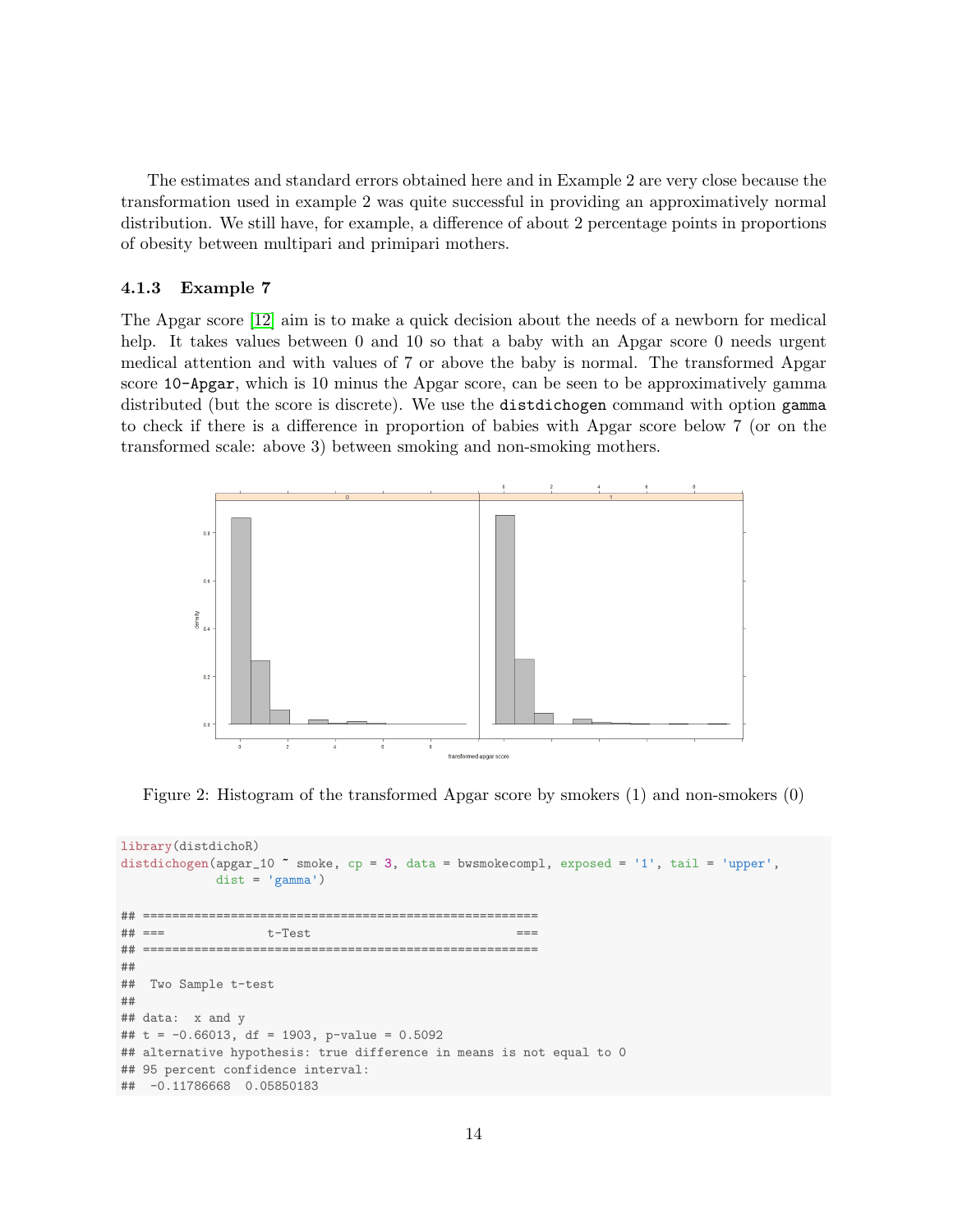```
## sample estimates:
## mean of x mean of y
## 0.4331210 0.4628034
##
## ======================================================
## === Distributional method
## ======================================================
## Distributional estimates for the comparison of proportions above the cut-point 3
## Standard error computed under the hypothesis that the ratio of variances is equal to 1
##
## Alpha: 0.2371702
##
## Group Obs Mean Std.Dev Dist.prop.
## 1 628 0.4331210 0.9108517 0.02579994
## 0 1277 0.4628034 0.9282585 0.02973904
##
## ------------------------------------------------------
## Stat Estimate Std.Err CI.lower CI.upper
## Diff. prop -0.003939105 0.005862453 -0.0154293 0.007551093
## Risk ratio 0.867544322 0.030906529 0.8090887 0.930223242
## Odds ratio 0.864036471 0.031208707 0.8050391 0.927357475
##
## ------------------------------------------------------
## * 95 percent confidence interval
## * confidence interval calculated using distributional standard error
##
## ------------------------------------------------------
```
While the difference in proportions are a good reflection of the difference in means with no significant difference between the two groups of mothers, the OR and RR are not. This is probably due to a lower robustness of OR and RR to deviation for the distributional assumption than to the difference in proportions.

# 5 With a linear regression: the regdistdicho command

The regdistdicho command provides distributional estimates for a comparison of proportion adjusted for independent variables. It can be used with the commands lm for a linear model or lme a linear multilevel model (R package nlme [\[13\]](#page-19-12)).

### 5.1 Examples

The two examples below are based on the dataset bwsmokecompl in which all live birth are used. The data has been slightly modified to obtain a third category for smoking which includes mothers which did not provide their smoking status (154 observations coded "2"). Moreover, to introduce a hierarchical structure, we added 20% twins (see Example 9 below) which makes a total of 2083 observations, where 351 have been created.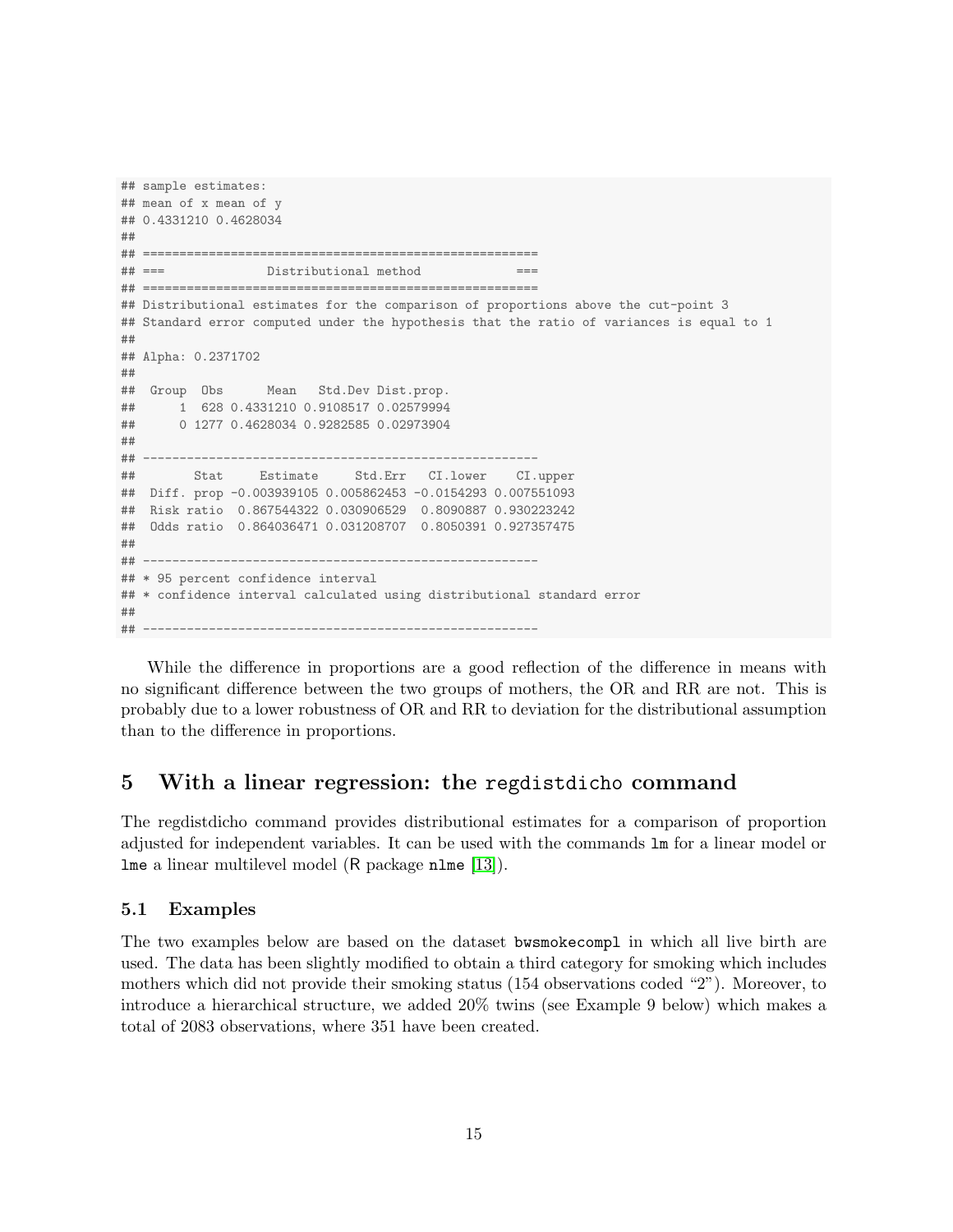### 5.1.1 Example 8

Example 7 is revisited again, but this time with all live birth. Gestational age explains the skweness in the live birth birthweight, so we going to adjust for that in order to have normally distributed residuals. We would like the estimate of proportion comparison adjusted for gestational age and the effect of smoking (or not) including for mothers who did not provide their smoking status, thus adding a second difference in proportion.

```
library(distdichoR)
mod_smoke <- lm(birthwt ~ smoke2 + gest, data = bwsmokecompl)
summary(mod_smoke)
##
## Call:
## lm(formula = birthwt " smoke2 + gest, data = bwsmokecompl)
##
## Residuals:
## Min 1Q Median 3Q Max
## -1437.58 -268.91 -5.48 271.96 1433.38
##
## Coefficients:
## Estimate Std. Error t value Pr(>|t|)
## (Intercept) -2984.076 146.624 -20.352 < 2e-16 ***
## smoke21 -153.412 20.564 -7.460 1.26e-13 ***
## smoke22 -121.755 33.152 -3.673 0.000246 ***
## gest 161.145 3.751 42.961 < 2e-16 ***
## ---
## Signif. codes: 0 '***' 0.001 '**' 0.01 '*' 0.05 '.' 0.1 ' ' 1
##
## Residual standard error: 420.2 on 2079 degrees of freedom
## (23 observations deleted due to missingness)
## Multiple R-squared: 0.4798,Adjusted R-squared: 0.4791
## F-statistic: 639.2 on 3 and 2079 DF, p-value: < 2.2e-16
regdistdicho(mod = mod_smoke, group_var = 'smoke2', cp = 2500)
## [[1]]
## ======================================================
## === Distributional method ===
## ======================================================
## Distributional estimates for the comparison of proportions below the cut-point 2500
## Standard error computed under the hypothesis that the ratio of variances is equal to 1
##
## Group Obs Mean Std.Dev Dist.prop.
## 1 620 3135.952 420.2215 0.06509255
## 0 1279 3289.364 420.2215 0.03015999
##
## ------------------------------------------------------
## Stat Estimate Std.Err CI.lower CI.upper
## Diff. prop 0.03493257 0.00544421 0.02426211 0.04560302
## Risk ratio 2.15824219 0.21907813 1.77154425 2.62934969
## Odds ratio 2.23888433 0.23986613 1.81804992 2.75713168
##
```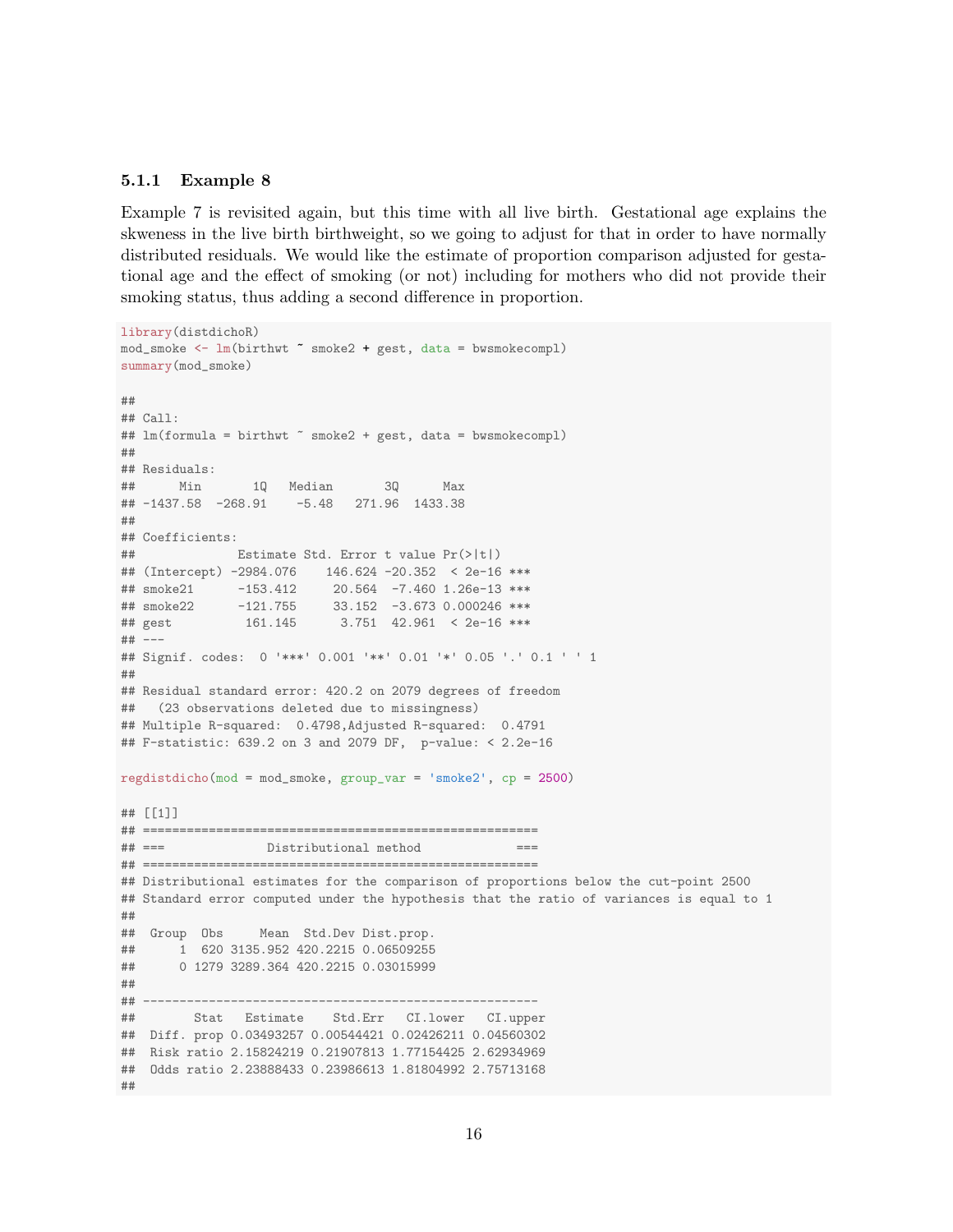```
## ------------------------------------------------------
## * 95 percent confidence interval
## ------------------------------------------------------
## [[2]]
## ======================================================
## === Distributional method
## ======================================================
## Distributional estimates for the comparison of proportions below the cut-point 2500
## Standard error computed under the hypothesis that the ratio of variances is equal to 1
##
## Group Obs Mean Std.Dev Dist.prop.
## 2 184 3167.609 420.2215 0.05606327
## 0 1279 3289.364 420.2215 0.03015999
##
## ------------------------------------------------------
## Stat Estimate Std.Err CI.lower CI.upper
## Diff. prop 0.02590329 0.008542252 0.009160782 0.04264579
## Risk ratio 1.85886272 0.306059211 1.354607951 2.55082704
## Odds ratio 1.90987318 0.332516191 1.367729797 2.66691242
##
## ------------------------------------------------------
## * 95 percent confidence interval
## ------------------------------------------------------
```
Considering only term births in Example 1 seems to lead to an underestimation of the difference in proportion of low birthweight babies between smoking and non-smoking mothers. However, we have correlation in the observations that we did not take into account. This is done in the next example.

#### 5.1.2 Example 9

The last example illustrates the distributional method applied to hierarchical structures. For this we keep our birthweight-smoke example, but we control for twins. It has been shown [\[14\]](#page-19-13), that even with low percentage of twins, better estimates of parameters are obtained when the nonindependence of twins was accounted for using a multilevel model. The hierarchical structure consists of the baby at level one and the mother at level 2. We fitted a random intercept model.

```
library(distdichoR)
library(nlme)
mod_smoke <- lme(birthwt ~ smoke2 + gest, data = bwsmokecompl, na.action = na.omit,
               random = * 1 | momid, method = 'ML')
summary(mod_smoke)
## Linear mixed-effects model fit by maximum likelihood
## Data: bwsmokecompl
## AIC BIC logLik
## 29634.28 29668.13 -14811.14
##
## Random effects:
## Formula: ~1 | momid
## (Intercept) Residual
```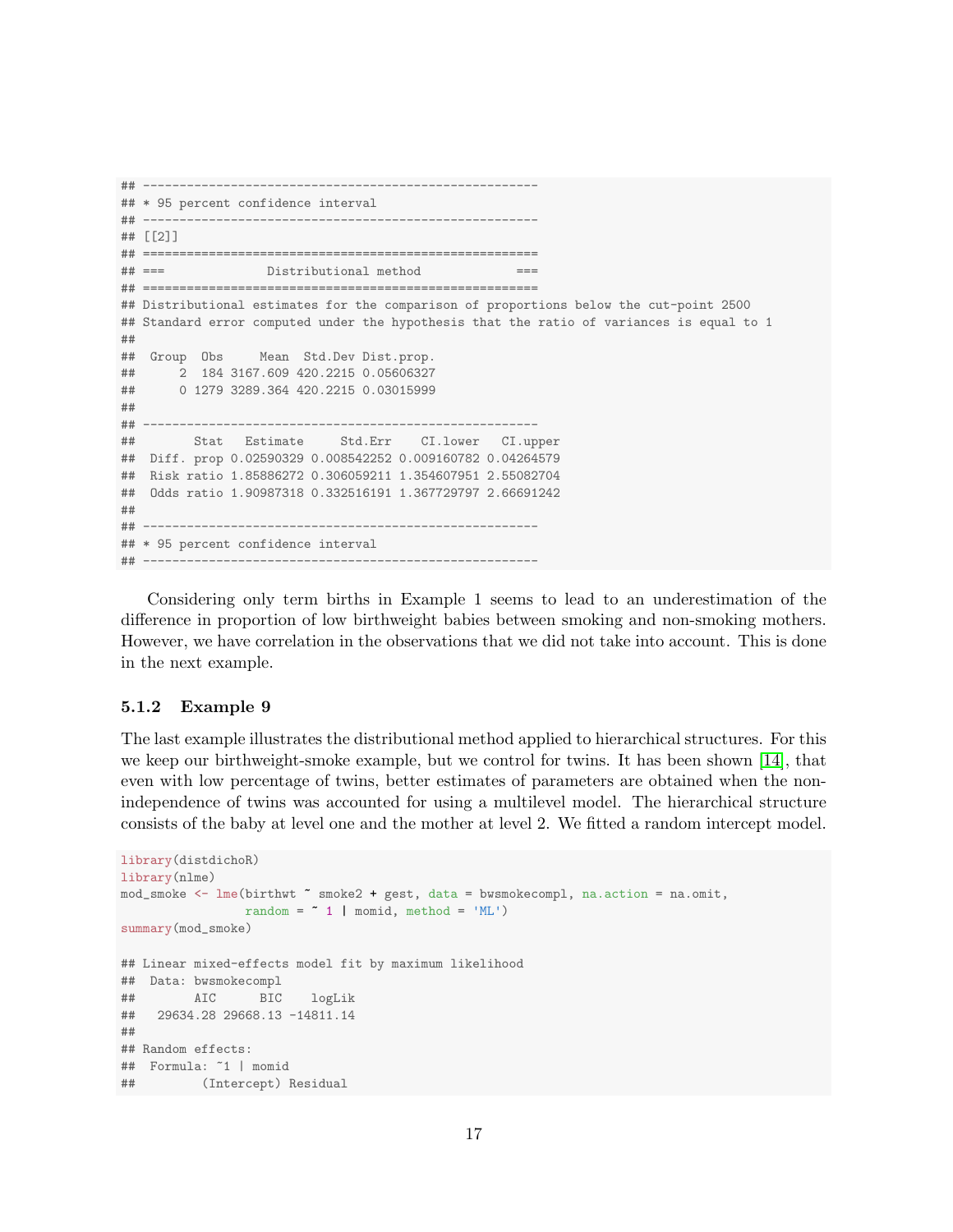```
## StdDev: 420.2496 36.76134
##
## Fixed effects: birthwt " smoke2 + gest
## Value Std.Error DF t-value p-value
## (Intercept) -2729.6149 189.85796 1728 -14.37714 0e+00
## smoke21 -165.3941 22.62879 1728 -7.30902 0e+00
## smoke22 -128.2181 36.41752 1728 -3.52078 4e-04
## gest 154.6594 4.79921 1728 32.22599 0e+00
## Correlation:
## (Intr) smok21 smok22
## smoke21 -0.046
## smoke22 -0.054 0.204
## gest -0.998 0.007 0.030
##
## Standardized Within-Group Residuals:
## Min Q1 Med Q3 Max
## -1.895862639 -0.088679885 -0.005289763 0.092746551 1.891732633
##
## Number of Observations: 2083
## Number of Groups: 1732
regdistdicho(mod = mod_smoke, group_var = 'smoke2', cp = 2500)
## [[1]]
## ======================================================
       Distributional method ===
## ======================================================
## Distributional estimates for the comparison of proportions below the cut-point 2500
## Standard error computed under the hypothesis that the ratio of variances is equal to 1
##
## Group Obs Mean Std.Dev Dist.prop.
## 1 631 3125.941 421.8544 0.06893314
## 0 1287 3291.335 421.8544 0.03033805
##
## ------------------------------------------------------
## Stat Estimate Std.Err CI.lower CI.upper
## Diff. prop 0.03859509 0.005618465 0.0275831 0.04960708
## Risk ratio 2.27216776 0.227221909 1.8704463 2.76016817
## Odds ratio 2.36635489 0.250339252 1.9265087 2.90662344
##
## ------------------------------------------------------
## * 95 percent confidence interval
## ------------------------------------------------------
## [[2]]
## ======================================================
## === Distributional method
## ======================================================
## Distributional estimates for the comparison of proportions below the cut-point 2500
## Standard error computed under the hypothesis that the ratio of variances is equal to 1
##
## Group Obs Mean Std.Dev Dist.prop.
## 2 188 3163.117 421.8544 0.05798581
## 0 1287 3291.335 421.8544 0.03033805
##
```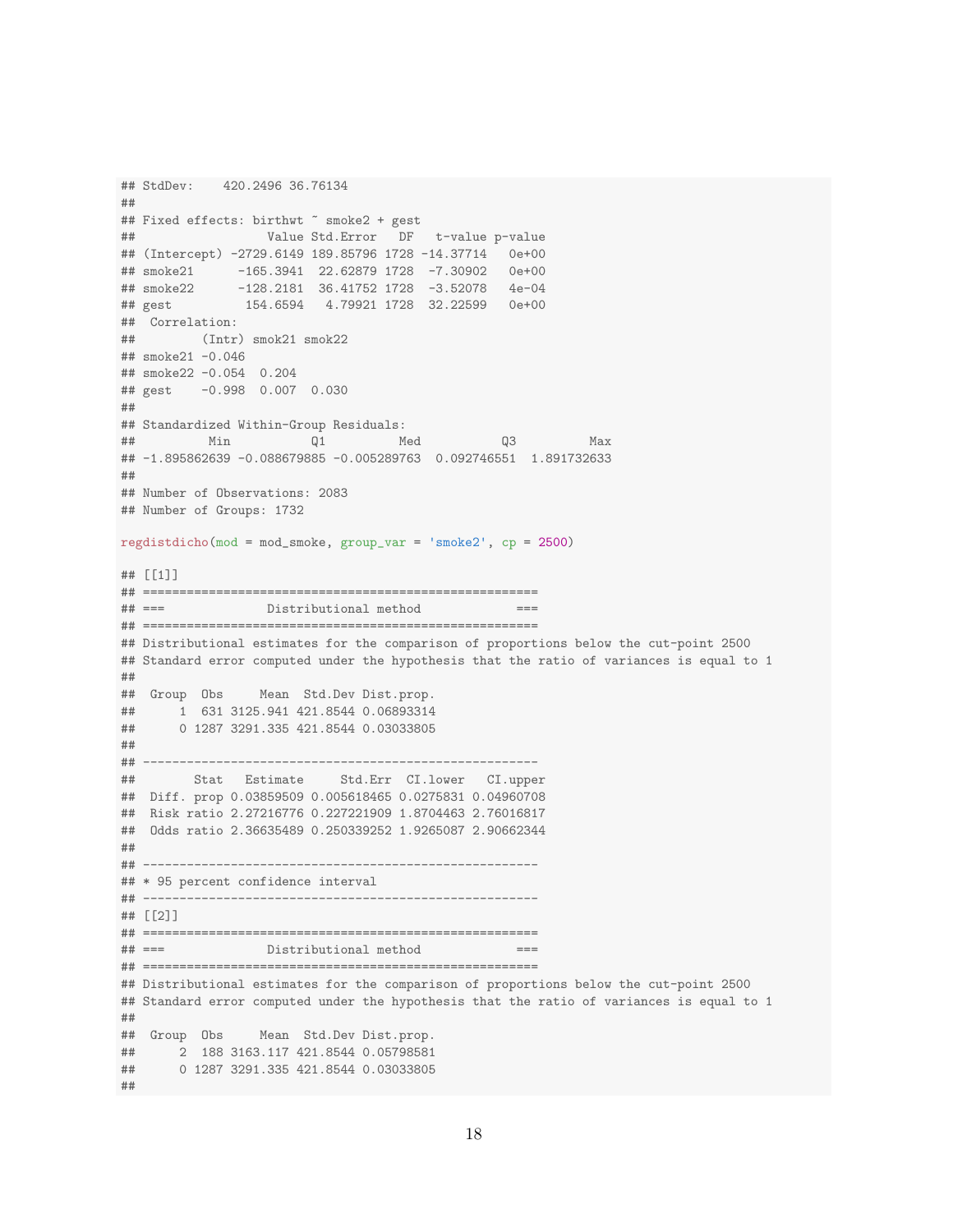## ------------------------------------------------------ ## Stat Estimate Std.Err CI.lower CI.upper ## Diff. prop 0.02764776 0.008672217 0.01065053 0.04464499 ## Risk ratio 1.91132289 0.309583146 1.39975269 2.60985759 ## Odds ratio 1.96741949 0.337530789 1.41554784 2.73444624 ## ## ------------------------------------------------------ ## \* 95 percent confidence interval ## ------------------------------------------------------

Not accounting for correlated twins leads to an underestimation of the estimates for the comparison of proportions. However, the standard errors for these estimates are not affected.

# 6 Conclusion

The functions available in the package distdichoR make the distributional method for the dichotomisation of continuous outcomes easily accessible either for simple comparison following a t-test or to obtain adjusted comparisons for a range of distributions.

#### Funding:

We acknowledge the financial contribution granted for this work from the Research Centre for Mathematical Modelling, Bielefeld University.

### Affiliation:

Odile Sauzet Statistical Consulting Centre, Centre for Statistics & Department of Epidemiology & International Public Health, Bielefeld School of Public Health (BiSPH), Bielefeld University, Bielefeld, Germany odile.sauzet@uni-bielefeld.de